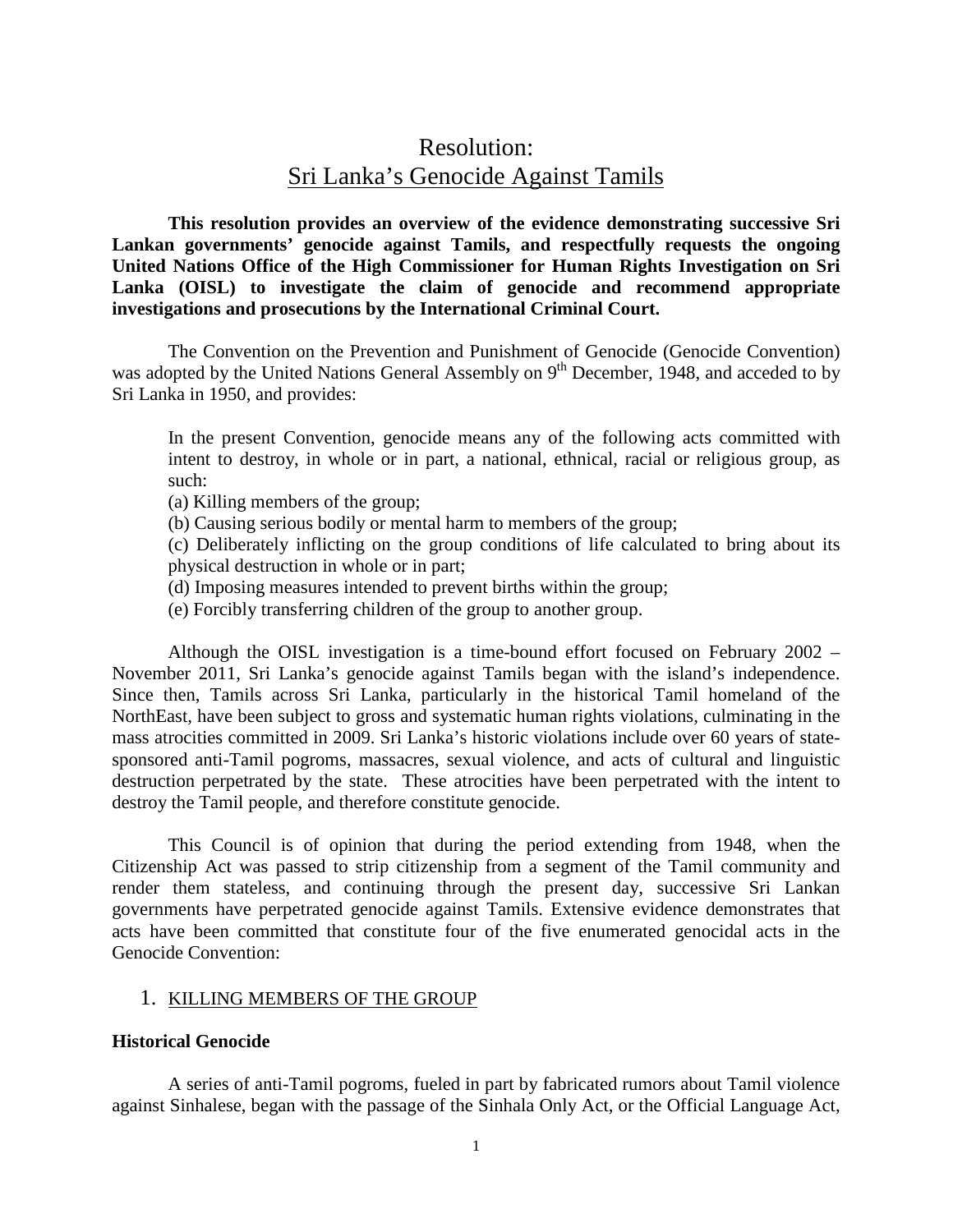in 1956. On June 5, 1956, at the urging of Sinhalese nationalists, a Sinhalese mob attacked Tamil demonstrators peacefully protesting the Sinhala Only policy, and pillaged Tamil businesses in Colombo. When the news reached Gal Oya, from June 11–16, Sinhalese mobs, who were galvanized by false rumors about Tamil-initiated violence, killed around 150 Tamils, injured about 100 more, and destroyed many Tamil-owned properties. Although police were present during the riot, they passively chose not to intervene and stop the violence; their presence and inaction illustrates the government's intent to destroy the Tamil people in whole or in part.

Nonviolent, Gandhian-style protests by Tamils increased over the next two years. In May 1958, Buddhist monks and other Sinhala nationalists organized anti-Tamil pogroms throughout Sri Lanka from May 22–27 in the North Central Province, Colombo, Central Province, along the west coast, and eventually the Northern and Eastern Provinces. The Prime Minister spread false rumors about Tamil-initiated atrocities to incite violence against Tamils in the Sinhalese dominated areas. Estimates indicate that 300 Tamils were killed, over 1,000 were injured, and 200 women were raped in the 1958 pogrom.

In Jaffna in January 1974, a massive gathering at the Jaffna esplanade was engrossed in the speech of a Muslim Tamil scholar, late Professor Naina Mohamed, on the last day of the International Association of Tamil Research Conference. The Sri Lanka police unleashed a brutal attack on the passive gathering, which led to the wanton death of 9 Tamils. This Council notes that the memorandum submitted by the late Tamil United Front (TUF) Leader to visiting heads of states during the Commonwealth Conference held in Colombo in September 1974 placed on record important instances of serious human rights violations committed against Tamils on the island since independence in 1948.

From August 12–20, 1977, Tamils were attacked on the train from Jaffna to Colombo, through the country from Anuradhapura to Colombo, and in the Hill Country. Again, false rumors about Tamil violence against Sinhalese contributed to the rioting. About 300 Tamils were killed, over 1,000 were injured, and 25,000 were displaced. These pogrom occurred less than one month after J.R. Jayewardene took office as prime minister. Jayewardene said the deaths were regrettable but a natural reaction to support for separatism. Whilst the 1977 pogrom raged and the Tamil people were reeling from the slaughter, Prime Minister Jayawardene rose in Parliament on 18 August and arrogantly issued a challenge to Tamils: "if you want to fight, let there be a fight; if it is peace, let there be peace." (Hansard, Vol. 23, No. 2, Col: 246.) Jayewardene's victim-blaming furthers the argument that the government intended to commit genocide in response to the increasingly popular Tamil resistance.

The most horrific anti-Tamil pogroms, known as "Black July," occurred July 23–30, 1983, and involved state-sponsored Sinhalese mobs attacking Tamils and destroying their properties across the country, beginning in Colombo. Towards the end of the week, false rumors that the LTTE infiltrated Colombo resulted in massacres of Tamils by Sinhalese mobs who wanted to be sure there was no LTTE presence. The mobs targeted and located Tamils using voter registration lists, damning evidence of the government's instigation of these attacks. Over 3,000 Tamils were killed, 500 women were raped, 8,000 homes and 5,000 businesses were destroyed, and about 500,000 Tamils fled the country. In addition, as part of this pogrom, over 37 Tamil political prisoners detained at Welikada Prison were killed by Sinhalese prisoners on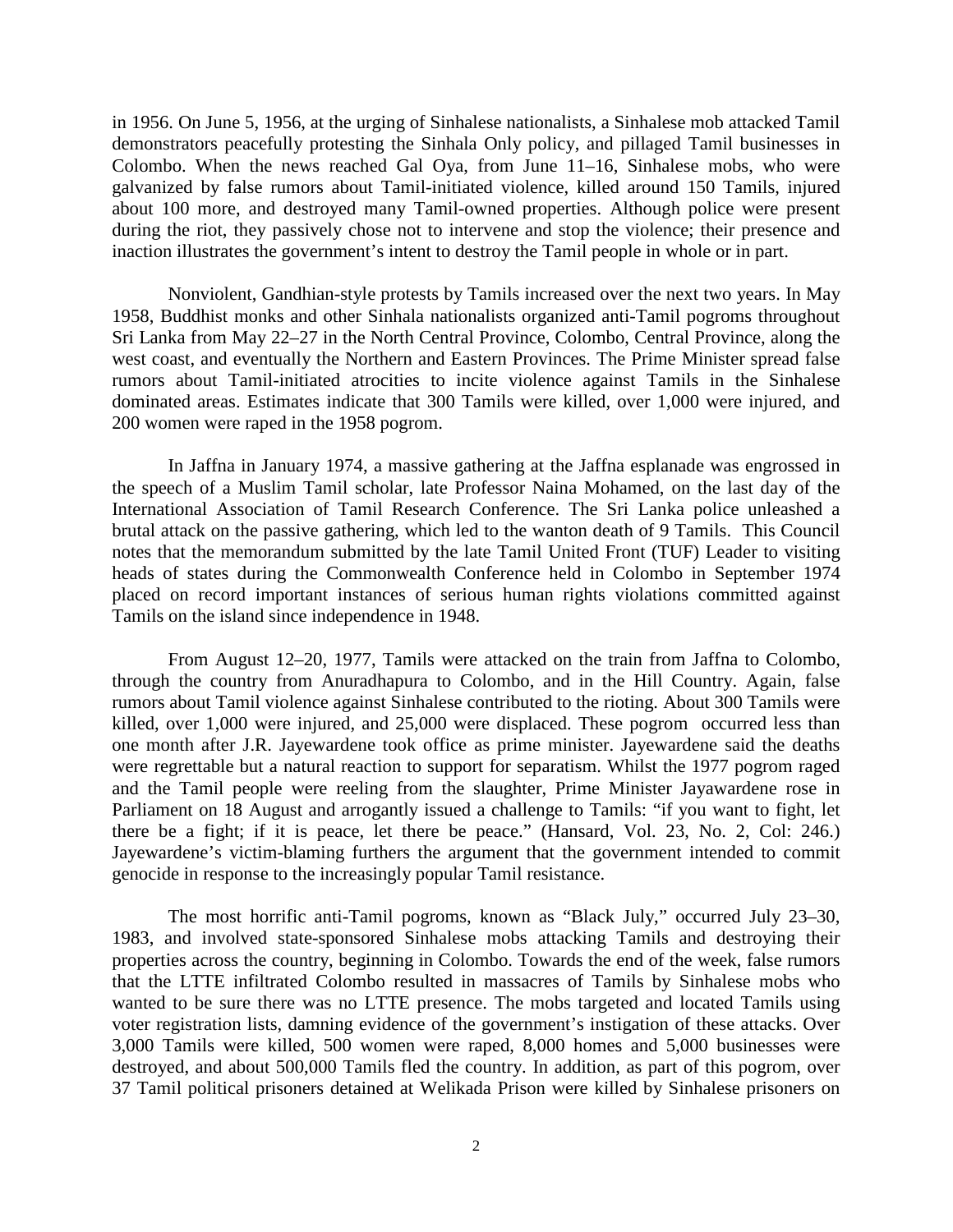July 25. The survivors say that the prison officers facilitated these murders by letting the Sinhalese prisoners have their keys.

Just prior to Black July, on July 11, President Jayawardene was quoted in a newspaper, saying: "I am not worried about the opinion of the Tamil people. … now we cannot think of them, not about their lives or their opinion … Really if I starve the Tamils out, the Sinhala people will be happy." (J.R. Jayawardene, President of Sri Lanka, Daily Telegraph, July 1983.) This statement by the head of state clearly indicates the government's intent to destroy the Tamil people through killings, causing serious bodily or mental harm, and deliberately inflicting on the Tamil people the conditions of life calculated to bring about their physical destruction.

This Council notes that the spread of false rumors to incite violence against a group is a hallmark of genocides throughout history, such as in Nazi Germany, Rwanda, and the former Yugoslavia. The Sri Lankan government has used false rumors as one tool in organizing Sinhalese mobs to commit genocide against Tamils.

Black July is marked as the beginning of war in Sri Lanka. This Council notes that the ethnic conflict had already begun, however. Both overt and covert acts of state terrorism by successive government regimes, often pursuant to the draconian Prevention of Terrorism Act, translated into systematic and widespread extrajudicial killings of Tamils. The atrocities against Tamils included over 50 separate massacres of civilians before 2008 and the targeted assassinations of political, civil and community leaders; enforced disappearances; torture; use of sexual violence as a tactic of war; severe restrictions or bans on food and basic medicine; and forced displacement, including coastal communities from the NorthEast Provinces.

The Vanni genocide of 2008-09 had previously been rehearsed in the Eastern Province. On 28 August 2006, the Sri Lankan military began a multi-pronged offensive against the LTTEadministered region stretching from Sampoor to Vaharai. Heavy shelling forced civilians to displace towards Vaharai. The UN reported that the Sri Lankan government first restricted international aid agencies and journalists from entering the area, and then completely barred food and medical supplies from reaching the IDPs. Presumed safe areas such as schools and hospitals came under heavy gunfire, according to the UN and Human Rights Watch. Thousands of Tamils died, either due to shelling or gunfire, or as a result of their untreated wounds or starvation. On 19 January 2007, the Sri Lankan military entered Vaharai with little resistance and began the process of colonizing the entire region.

During the war, government military forces engaged in deliberate aerial, artillery, and naval bombardment of civilian areas and also used prohibited weapons and ammunitions, such as cluster bombs. According to UN estimates, 60–100,000 Tamil civilians were killed over the course of the 27-year-long war. The large scale and severe nature of the genocide also forced many Tamils to flee the NorthEast Provinces and seek refuge in Tamil Nadu and Western countries.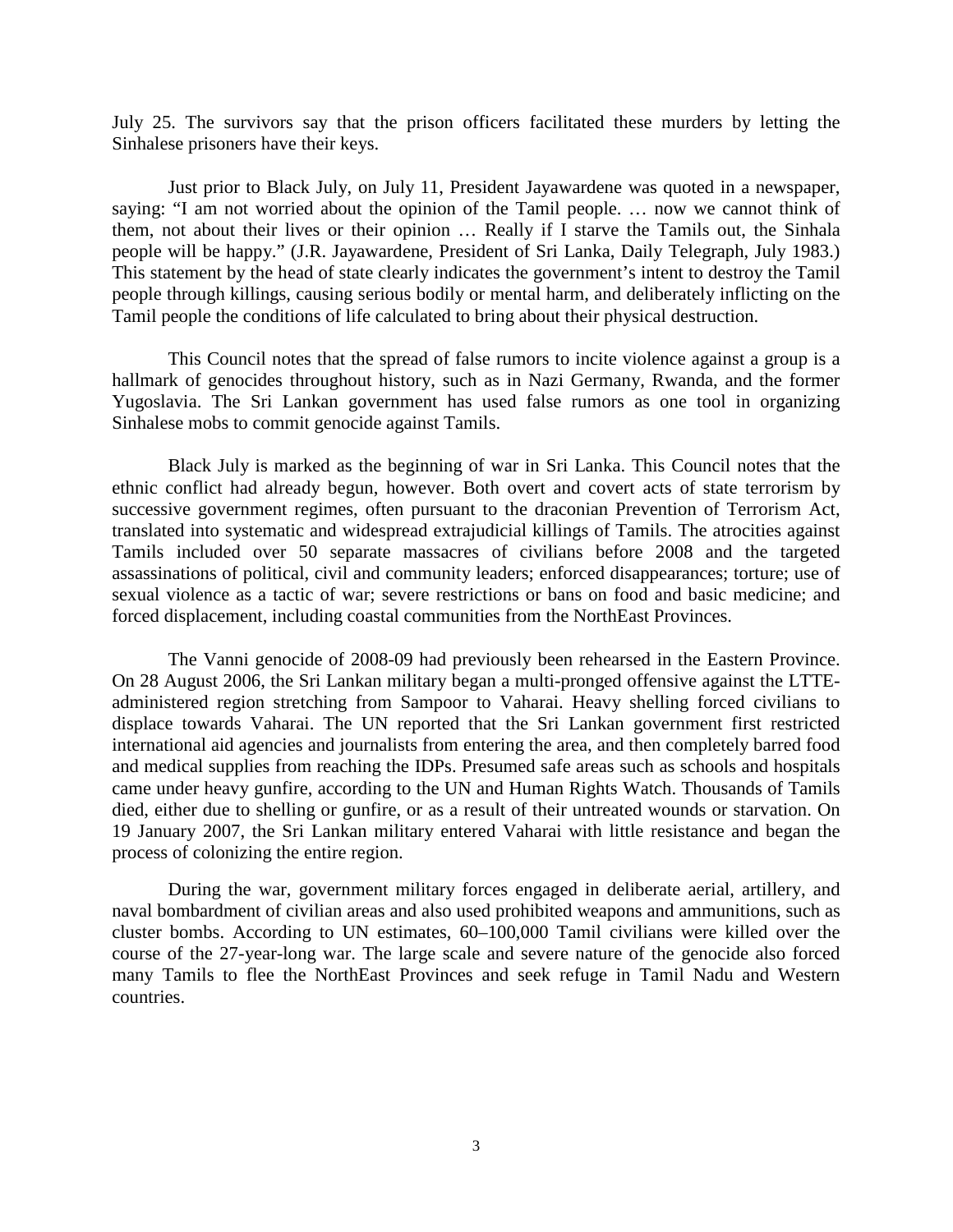# **Recent Genocide[1](#page-3-0)**

The Sri Lankan government intentionally corralled Tamils into the so-called No Fire Zones in 2009, in a calculated and deliberate attempt to destroy as many Tamils as possible. According to the U.N. Report of the Secretary-General's Panel of Experts on Accountability in Sri Lanka, the Sri Lankan government: "[S]helled on a large scale in three consecutive No Fire Zones, where it had encouraged the civilian population to concentrate, even after indicating that it would cease the use of heavy weapons. It shelled the United Nations hub, food distribution lines and near the International Committee of the Red Cross (ICRC) ships that were coming to pick up the wounded and their relatives from the beaches. It shelled in spite of its knowledge of the impact, provided by its own intelligence systems and through notification by the United Nations, the ICRC and others. Most civilian casualties in the final phases of the war were caused by Government shelling."

Callum Macrae, director of award-winning documentaries about Sri Lanka with UK's Channel 4, reported on "evidence that the attacks killing civilians were accurately targeted."

At the end of January 2009, government forces were killing approximately thirty-three Tamil people each day, with these casualties increasing to 116 people per day by April 2009. According to the Permanent People's Tribunal on Sri Lanka, this toll surged, "with an average of 1,000 civilians killed each day until May 19, 2009." In a submission to the Lessons Learnt and Reconciliation Commission, the Bishop of the Mannar Catholic Diocese, Rt. Rev. Dr. Rayappu Joseph, stated that according to the Government Secretariats, the population in the Vanni region in early October 2008 was 429,059. However, only 282,380 people emerged from the Vanni into government-controlled areas, according to UN OCHA 2009 statistics. Thus, over 146,679 people in the Vanni are not accounted for after the 2009 atrocities.

The U.N. Panel of Experts also reported on an elite unit within the Special Task Force (STF) of the police that was directly under the command of Defense Secretary Gotabaya Rajapaksa. The Experts found that the unit was implicated in organizing "white van" operations in which individuals were abducted, tortured, and often "disappeared."

Callum Macrae also reported that evidence exists "depicting the systematic and cold-blooded execution of bound, naked prisoners—and which also suggests sexual assault of naked female fighters." At least 200 deceased and mutilated bodies, primarily of Tamil women and young girls, were observed by the employee of an international agency at the mortuary of a government hospital in February and March 2009.

# 2. CAUSING SERIOUS BODILY OR MENTAL HARM TO MEMBERS OF THE **GROUP**

# **Historical Genocide**

<span id="page-3-0"></span><sup>&</sup>lt;sup>1</sup> Significant portions of this resolution's analysis of the recent and ongoing genocide are from "The Legal Case of the Tamil Genocide," UNROW Human Rights Impact Litigation Clinic, *Human Rights Brief*, 6 January 2015, available at http://hrbrief.org/2015/01/the-legal-case-of-the-tamil-genocide/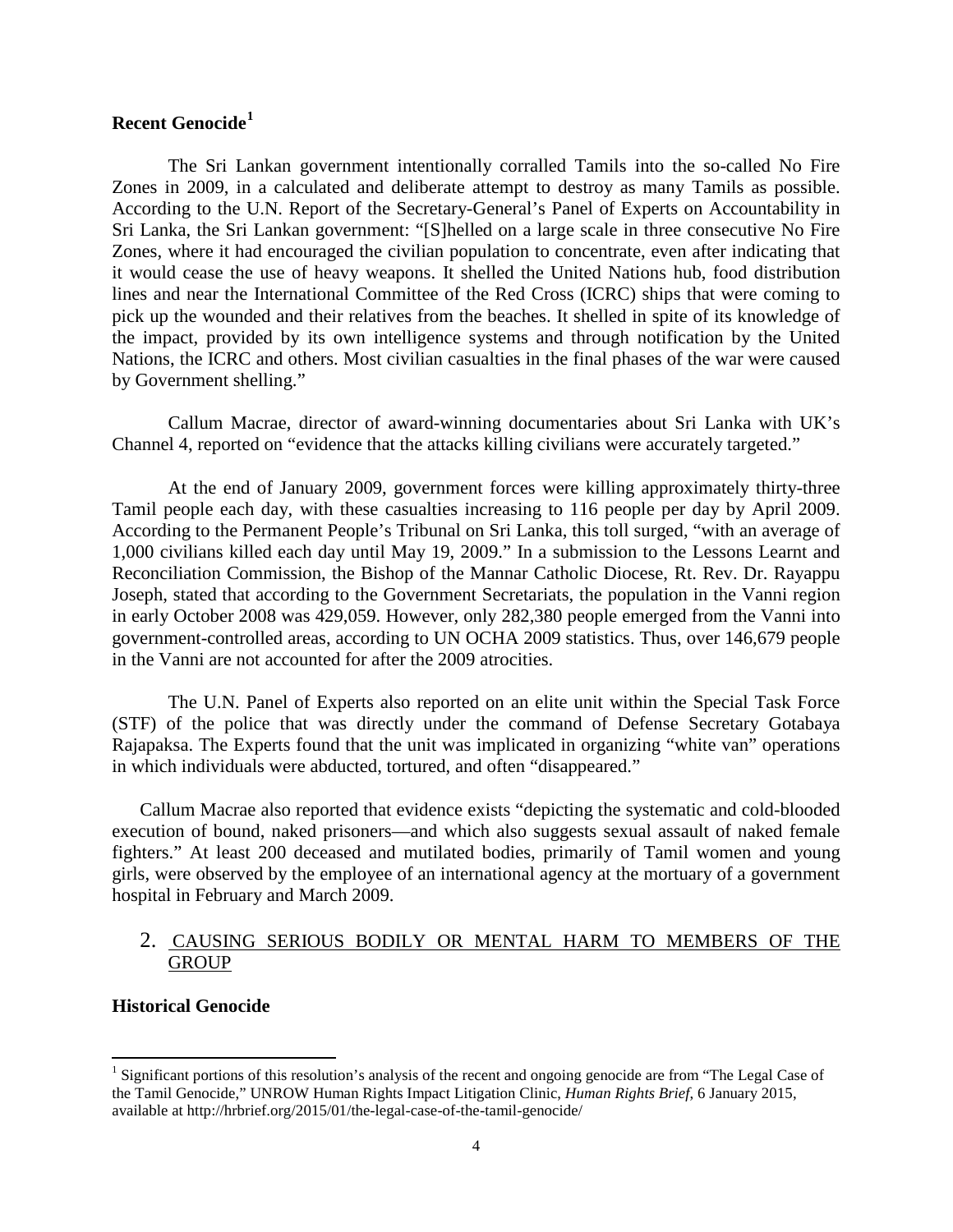In 1979, then-President Jayewardene passed the Prevention of Terrorism Act, which gave security forces broad powers to search, arrest, and detain suspects. The Prevention of Terrorism Act has been used to detain, torture, and even murder many Tamil civilians. Jayewardene also passed a constitutional amendment barring MPs who support separatism from Parliament, which effectively eliminated MPs from the Tamil United Liberation Front (TULF) from politics at the time. (6th Amendment, August 1983.) By curtailing Tamils' right to free speech and free expression, Sri Lanka has violated the Tamils' right to self-determination.

The governments of Sri Lanka also committed acts of cultural genocide, beginning on June 5, 1956, when the S.W.R.D. Bandaranaike government passed the Sinhala Only Act, or the Official Language Act, which replaced English with Sinhala, spoken by 70% of the population at the time, as the sole official language. This act failed to officially recognize Tamil in any capacity. In the first republican constitution of 1972, Buddhism was privileged "at the foremost place" among religions in the constitutions. Although the term "cultural genocide" does not appear in Genocide Convention, it was included in the initial draft, and international criminal tribunals have found acts of cultural and linguistic destruction to constitute acts of genocide. The Sinhala Only Act and the privileging of Buddhism undermine the Tamil people's language and religion, predominantly Hindu.

Nearly ten years later, from May 31–June 2, 1981, policemen and paramilitaries organized a pogrom during which they killed 4 Tamils selected at random, destroyed TULF's headquarters, the residence of the Jaffna MP, and burned the Jaffna library. Over 97,000 books and culturally and historically important and irreplaceable documents were destroyed in this heinous act of cultural genocide. High ranking security officers and cabinet ministers were in Jaffna when security forces destroyed Tamil life and property, further illustrating the state's support of these acts. The government targeted the Jaffna library to destroy part of the Tamil people's culture and cause them serious mental harm.

On 5 September 1990, the Sri Lanka Army took 158 Tamils from the Vantharamoolai IDP camp. Five days later, on 10 September, the Sri Lanka Army took 184 Tamils, including 38 children under age 10, from Sathurukkondaan and two nearby villages. There was only one witness who survived, who reported that all the detained had been massacred. Despite various commissions of inquiry, the fate of these people is still unknown.

This Council notes that all historical and more recent genocidal acts have caused serious mental harm to Tamils, as successive Sinhalese-dominated governments have committed gross and systematic human rights violations against the Tamil people. The International Law Commission interpreted the mental harm standard to mean that "the bodily harm or the mental harm inflicted on members of a group must be of such a serious nature as to threaten its destruction in whole or in part." Thus, the acts of physical, cultural, and linguistic violence against Tamils are tantamount to genocide under the mental harm standard because extensive destruction of the Tamil culture and language threatens the Tamil people's survival on the island.

# **Recent Genocide**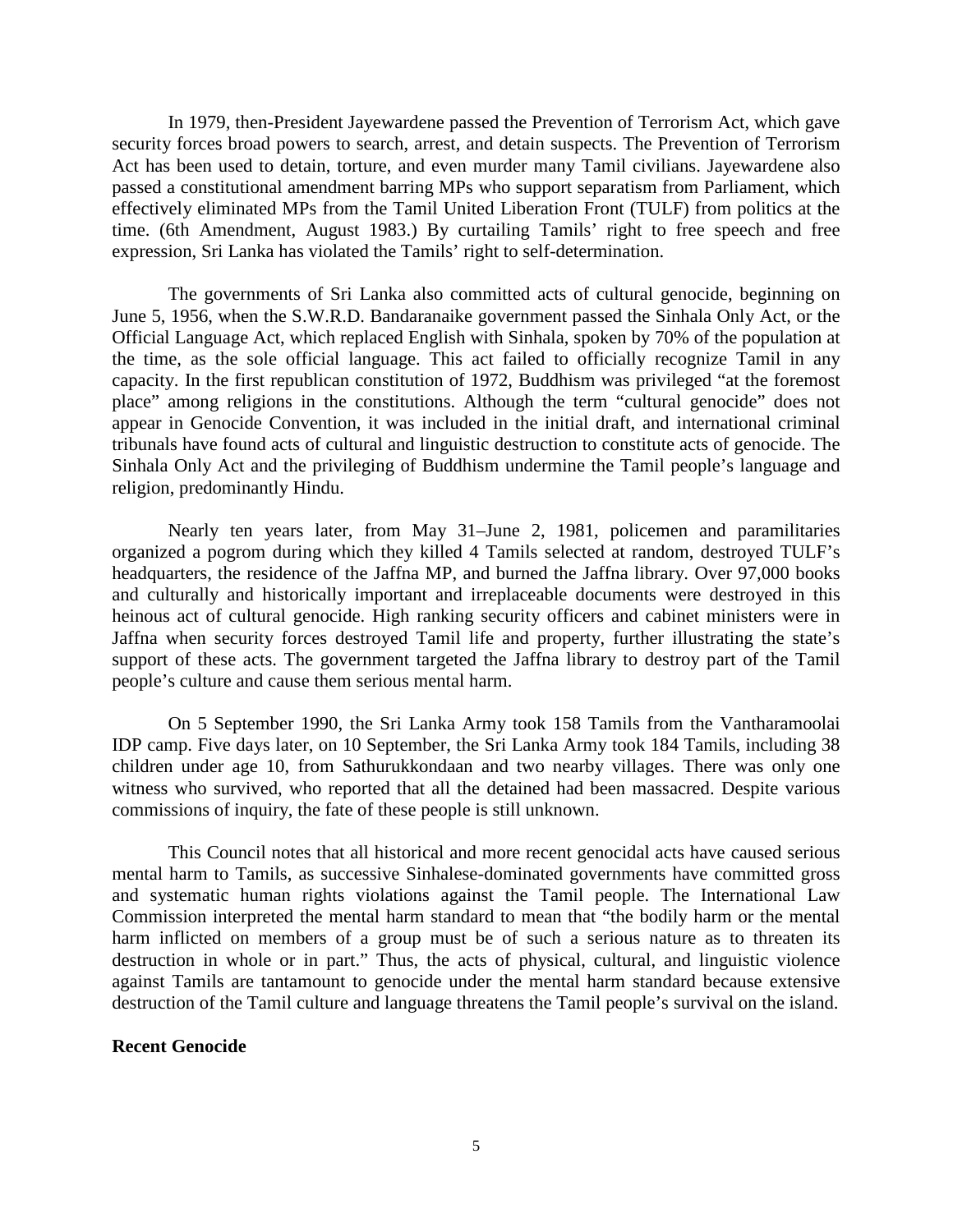The U.N. Report of the Secretary-General's Panel of Experts on Accountability in Sri Lanka found credible allegations that security forces committed rape and sexual violence against Tamil civilians while screening those leaving areas of conflict and in IDP camps. Yasmin Sooka, one of the experts who contributed to the Secretary-General's U.N. report, released her own report in March 2014, concluding that "[a]bduction, arbitrary detention, torture, rape and sexual violence have increased in the post-war period . . . . These widespread and systematic violations by the Sri Lankan security forces occur in a manner that indicates a coordinated, systematic plan approved by the highest levels of government." The report found "a pattern of targeting Tamils for abduction and arbitrary detention unconnected to a lawful purpose, involving widespread acts of torture and rape." This report was based on forty sworn statements from witnesses who testified regarding their experiences of abduction, torture, and sexual violence by Sri Lankan security forces between May 2009 and February 2014. The report "paints a chilling picture of the continuation of the conflict against the ethnic Tamil Community with the purpose of sowing terror and destabilising community members who remain in the country." The report identified "a practice of rape and sexual violence that has become institutionalized and entrenched in the Sri Lankan security forces." Survivors reported being raped by uniformed male officers from the Sri Lankan military.

A Human Rights Watch report released in February 2013 also documented seventy-five cases of politically motivated sexual assaults of primarily Tamil detainees. Human Rights Watch found "disturbing patterns, strongly suggesting that [sexual violence] was a widespread and systematic practice," and concluded that rape was a key element of more wide-ranging torture "intended to . . . instill terror in individuals and the broader Tamil population." The report stated that "[s]exual violence, as with other serious abuses committed by Sri Lankan security forces, was committed against a backdrop of deeply entrenched impunity."

Further, systematic attacks on hospitals during the 2009 military campaign caused serious bodily and mental harm to Tamils. Human Rights Watch documented at least thirty such attacks on permanent and makeshift hospitals in the combat area after December 2008. The destructive campaign has caused permanent mental effects on those who survived. Investigators with the U.S. Centers for Disease Control and Prevention (CDC), United Nations Children's Fund (UNICEF), and Sri Lanka Ministry of Healthcare and Nutrition conducted a health survey of Jaffna District residents between July and September 2009. They found that the "prevalence of PTSD (13%), anxiety (48.5%), and depression (41.8%) symptoms among currently displaced Jaffna residents is more comparable with post-war Kosovars and Afghans." As noted by the Permanent Peoples' Tribunal on Sri Lanka, "continuous displacement and endless trauma caused by protracted war had a devastating impact" on mental health among Tamils. Further, the government hitherto has continued to impose restrictions on psychosocial support services in Tamil areas, which intentionally exacerbates serious mental harm.

# 3. DELIBERATELY INFLICTING ON THE GROUP CONDITIONS OF LIFE CALCULATED TO BRING ABOUT ITS PHYSICAL DESTRUCTION IN WHOLE OR IN PART

# **Historical Genocide**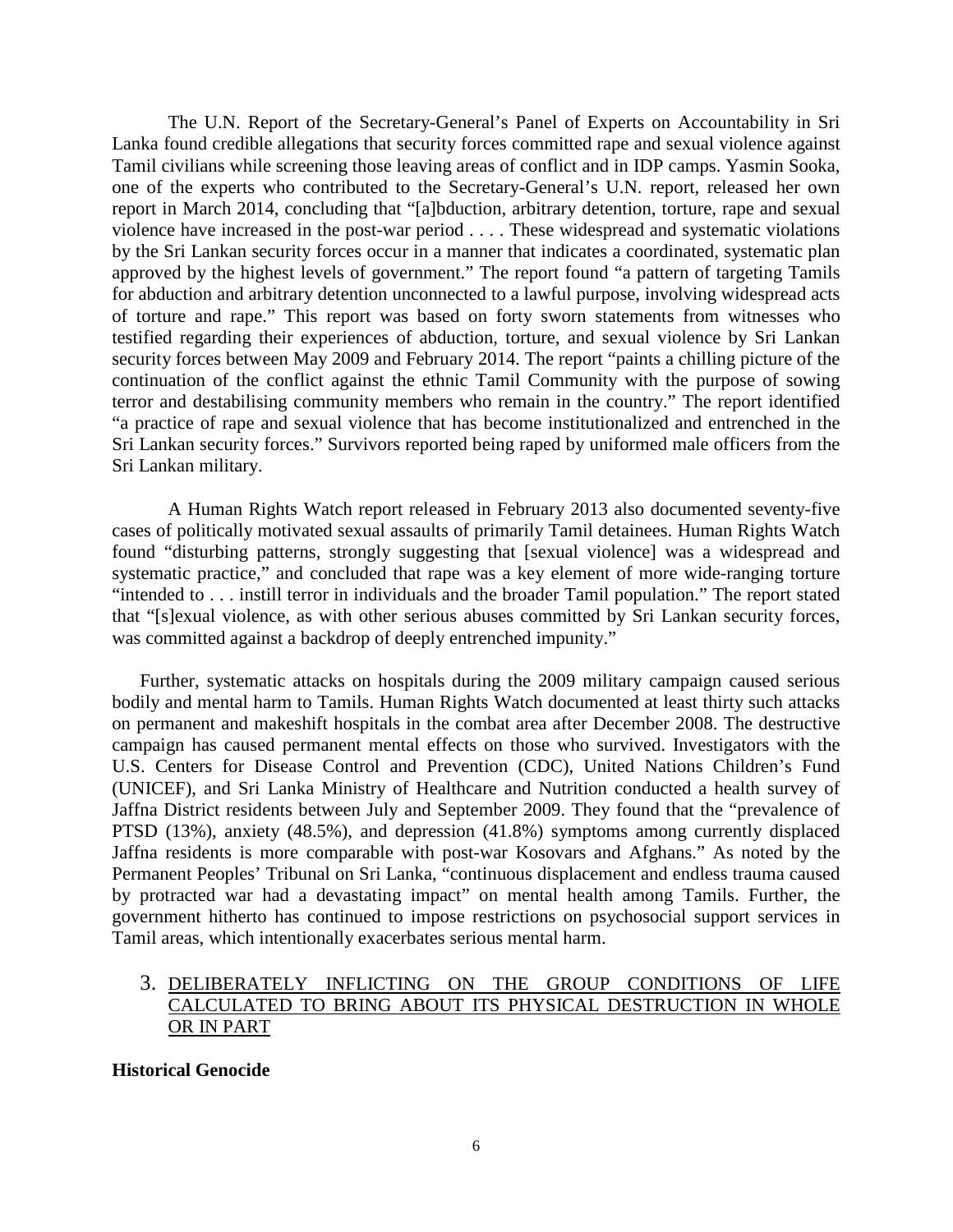Following the passage of the Sinhala Only Act, thousands of Tamil civil servants resigned due to a lack of fluency in Sinhala, and by 1970, the civil service was almost entirely Sinhalese. During this time, it was difficult, if not impossible, for Tamils to access government services due to the language barrier.

During the 1970s, university admissions were standardized to benefit Sinhalese students at the expense of Tamils. Gaining admission to university became increasingly difficult for Tamil students, whose numbers consequently declined at the tertiary level.

The UN noted that "If a state systematically denies to members of a certain group its *elementary means of existence* enjoyed by other sections of the population, it condemns such persons to a wretched existence maintained by illicit or clandestine activities and public charity." The Sinhala Only Act made it prohibitively difficult for Tamils—many of whom were civil servants—to retain or gain employment or access government services, thus denying Tamils their elementary means of existence. Similarly, the standardization scheme introduced in 1970 discriminated against Tamil students seeking university entrance, putting them at a disadvantage for access to employment.

Moreover, according to international criminal jurisprudence from the International Criminal Tribunal for Rwanda, the term "physical destruction" "should be construed as the methods of destruction by which the perpetrator does not immediately kill the members of the group, but which, ultimately, seek their physical destruction," which would "include, *inter alia*, subjecting a group of people to a subsistence diet, systematic expulsion from homes and the reduction of essential medical services below minimum requirement". By pushing Tamils out of the workforce and rendering them financially insecure, the Sinhala Only Act and university admissions standardization ultimately aimed to destroy the Tamil group at least in part via a "slow death genocide."

This Council further notes that during the war, the government imposed prolonged blockades against humanitarian aid and embargos on necessary goods, preventing basic goods and supplies from reaching the NorthEast.

### **Recent Genocide**

A military blockade against Tamil areas has been in place since 1990, except for ceasefire periods, which has contributed to the historical impoverishment and isolation of the Tamil community. The blockade has prevented ordinary items such as basic medicine, school books, cement, gasoline, candles, and chocolate from entering Tamil areas. During certain periods of the ethnic conflict, the military adopted a harsher stance, and blocked all humanitarian aid intended for civilians.

The U.N. Panel of Experts Report found that the government deliberately understated the Tamil population size "as part of a strategy to limit the supplies going into the Vanni." The Panel of Experts Report continued, noting that "[a] senior Government official subsequently admitted that the estimates were reduced to this end. The low numbers also indicate that the Government conflated civilians with LTTE in the final stages of the war." According to the International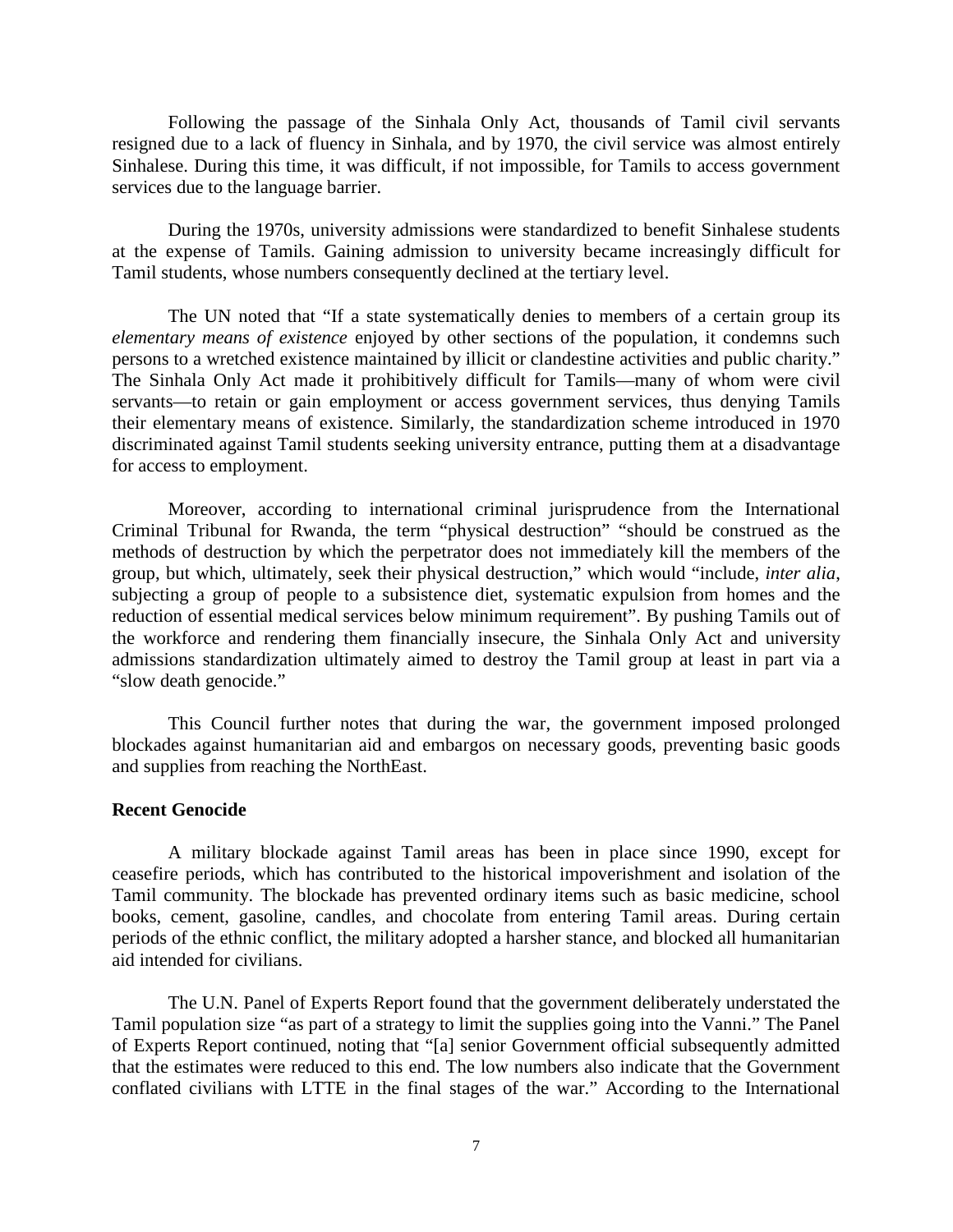Crimes Evidence Project, the government's refusal of "adequate food and medical supplies into the Vanni despite being aware of the devastating effect it would have on civilians, … could have amounted to inhumane acts or persecution, or both." Such intentional starvation demonstrates the government's deliberate infliction of deadly conditions calculated to bring about the physical destruction of Tamils.

Callum Macrae also found evidence of "the deliberate denial of adequate humanitarian supplies of food and medicine to civilians trapped in those grotesquely misnamed No Fire Zones. To justify this policy, the government systematically underestimated the number of civilians trapped in the zones. At the end of April 2009, for example, President Rajapaksa told CNN that 'there are only about 5,000 . . . even 10,000' civilians left in the zones." According to UN figures, however, more than 125,000 civilians were stuck in these zones. President Rajapaksa endorsed the inaccurate figures as a means to "justify what almost certainly constitutes a war crime—a crime that left thousands of civilians catastrophically short of food and water—and allowed hundreds to die unnecessarily in makeshift hospitals because of desperate shortages of supplies including blood and anesthetics." Amnesty International's Asia director, Sam Zafiri, reportedly stated that the Sri Lankan government's policy of obstructing aid was deliberate and illegal, noting that "[i]nternational law bans medieval sieges—you can't subject a population to hunger, famine or plague as a means of military victory." Today, the Tamil community "shows clear signs of continuing deterioration in terms of health, food and social security." In the North-East areas, the malnutrition level has reached fifty percent, "corresponding also with the alarming poverty rate measured at [fifty-eight percent]" in those regions.

The systematic expulsion of victims from their homes is another means of inflicting conditions of life calculated to bring about the physical destruction of a group, as stated by the international criminal tribunals. The Sri Lankan government used this practice extensively against Tamils, confiscating Tamils' private lands. In May 2013, 1,474 northern Tamils filed a petition against the government's confiscation of their land, stating that 6,381 acres were appropriated to build another Army base in Jaffna. The majority of these individuals were refused permission to return to their lands and forced to remain in the "welfare villages," which enabled the government to claim that the owners of these lands are "unidentifiable."

Even five years after the end of the war, Sri Lanka announced a defense budget of \$1.95 billion for 2014 (twelve percent of the overall 2014 state budget). The Sri Lankan military's current reach includes police powers throughout the country, with search and detention authority. In Tamil-speaking areas, the Sri Lankan military is "increasing its economic role, controlling land and seemingly establishing itself as a permanent, occupying presence." The heavy militarization of the NorthEast has led to the drastic increase in Sinhalese settlers, land grabs, construction of Buddhist temples, conversion of village names and street signs from Tamil to Sinhalese, and unrestricted Sinhalese enterprise, all of which threaten to permanently alter the local demography and exacerbate ethnic tensions, as noted by the International Crisis Group. Evidence related to the "escalation of militarisation, colonisation and forcible imposition of Sinhala Buddhist culture" in Tamil areas contributed to a finding of genocide by the Permanent Peoples' Tribunal on Sri Lanka, an independent, international organization that has examined human rights violations around the world.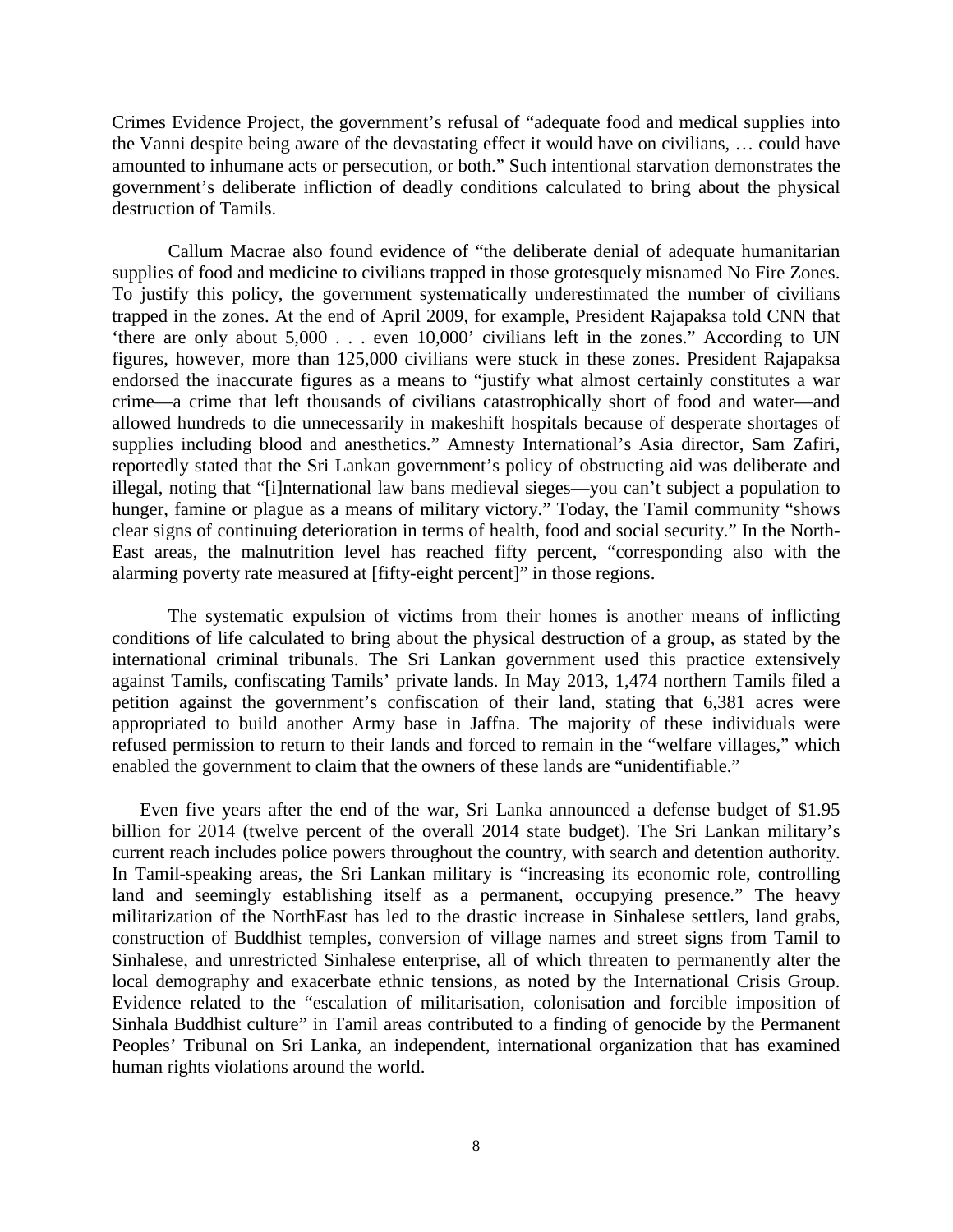#### 4. IMPOSING MEASURES INTENDED TO PREVENT BIRTHS WITHIN THE GROUP

#### **Historical Genocide**

As early as the 1990s, there have been reported incidents of forced sterilization of the Up-Country Tamils. Doctors would promise Rs. 500 to young and poor Tamil plantation workers, who would take a lorry to a makeshift clinic where they were forcibly sterilized via tubal ligation without consent. The government operated this program under the guise of family planning, but its aim was to prevent births amongst Tamils, thus changing the demographics of the Central Province. After the implementation of such forced sterilization programs, the growth rate of the Tamil population in the region fell drastically compared to other communities. Trends dating back to 5–10 years before these acts of forced sterilization also indicate closures of childcare centers following increased forcible sterilization measures, as the number of children below age 5 decreased too much. Women were almost always sterilized before the age of 26 years, which is ostensibly against Sri Lankan law. Thus, while the situation for Tamils deteriorated in the NorthEast due to the war, the government continued its genocide against Tamils by forcibly sterilizing the Up-Country Tamils.

## **Recent Genocide**

Doctors aligned with the Sri Lankan government performed abortions on Tamil women without their consent. In May 2007, a confidential cable from the United States Embassy in Colombo stated, "Father Bernard also told us of an EPDP [Eelam People's Democratic Party, a pro-government paramilitary organization] medical doctor named Dr. Sinnathambi, who performs forced abortions, often under the guise of a regular check-up, on Tamil women suspected of being aligned with the LTTE."

Further, in August 2013, government health workers forced mothers to accept surgically implanted birth control in the Tamil villages of Veravil, Keranchi, and Valaipaddu in Kilinochchi in the Northern Province. When the women objected, the nurses said that if they did not agree to the contraceptive, they could be denied treatment at the hospital in the future. A Ministry of Health Department report from the Northern Province in 2012 found an unjustifiably higher rate of birth control implants—thirty times higher—in Tamil women in Mullaitivu, compared to the much more densely populated Jaffna. According to the Home for Human Rights (HHR), more than eighty percent of Tamil women in central Sri Lanka were offered a lump sum payment in return for their ability to reproduce. After receiving this payment—typically 500 rupees—women underwent surgical sterilization. This amount of money is significant, especially for these who are predominantly plantation workers. The population of this Tamil group has dropped annually since 1996 by five percent, whereas the population of the country overall has grown by fourteen percent. In contrast, police and Army officers have been encouraged to have a third child through payment of 100,000 rupees from the government. The police and Army are overwhelmingly Sinhalese, and thus those taking advantage of this offer are Sinhalese. "This systematic pattern of authority-sanctioned coerced sterilizations may amount to an intentional destruction . . . of the Tamil estate population," as stated by the Home for Human Rights.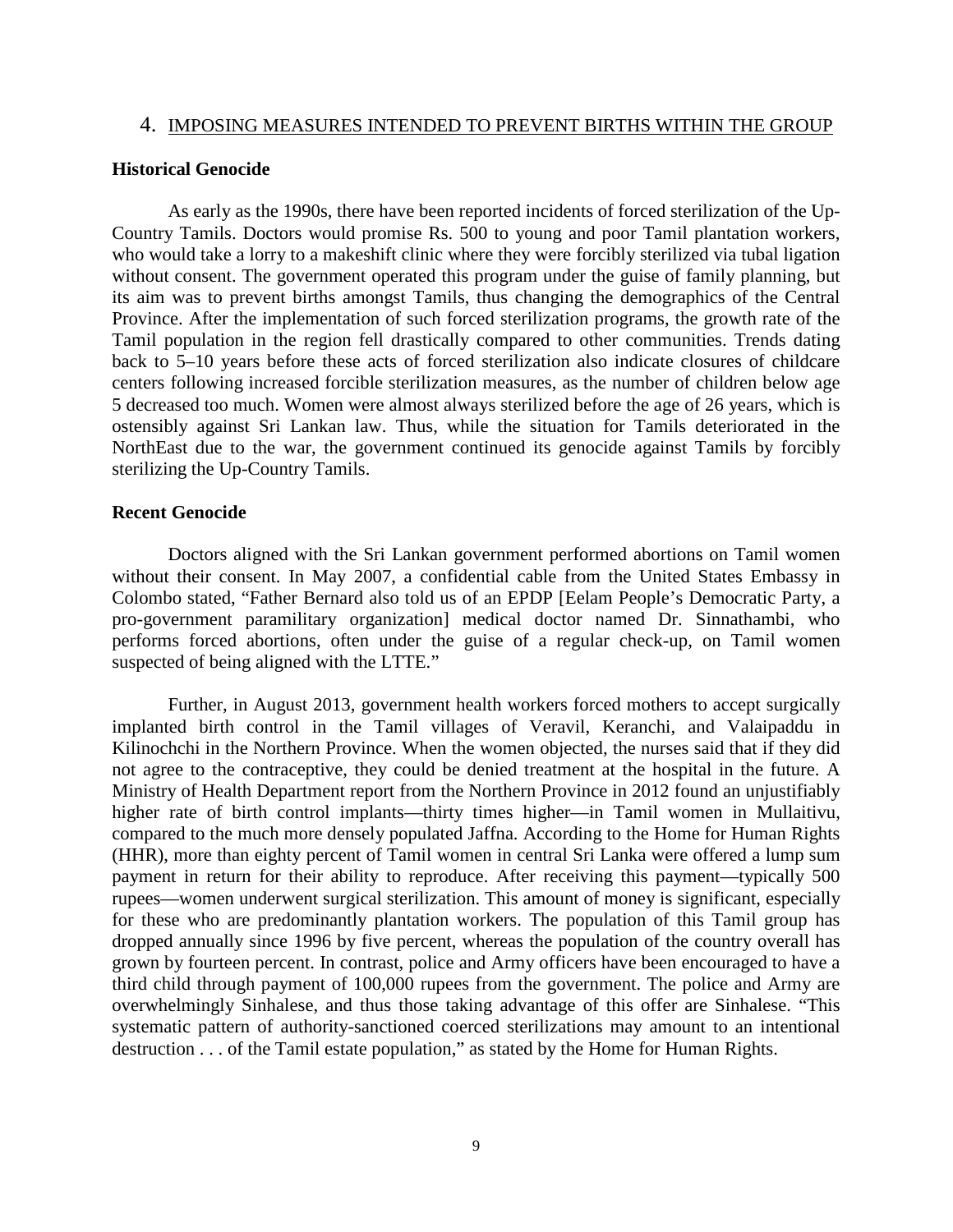## **And also noted:**

### **Sri Lanka's Institutionalized Impunity**

This Council notes that President Maithripala Sirisena was acting defense minister in May 2009, during the peak of the government's attacks against Tamils. This conclusively demonstrates the need for justice and accountability for the Tamil genocide to be driven and carried out by the international community. Tamils have no hope for justice in any domestic Sri Lankan mechanism, whether conducted by the Rajapaksa regime, Sirisena regime, or its successor.

This Council further notes that Lt.-Gen. Sarath Fonseka was President Rajapakse's Army Commander during the later stages of the war, and is currently President Sirisena's advisor on defense matters. Fonseka told international media: "I strongly believe that this country belongs to the Sinhalese but there are minority communities and we treat them like our people. We being the majority of the country, 75%, we will never give in and we have the right to protect this country….We are also a strong nation … They can live in this country with us. But they must not try to, under the pretext of being a minority, demand undue things." (National Post, 23 September 2008.) Fonseka's rhetoric embodies the sentiment of Sinhala nationalist chauvinism that has been a hallmark of Sri Lankan politics since its independence. Sinhala nationalism serves to institutionalize impunity for genocide against Tamils, and prevent any meaningful political solution.

Further, an internal message from the then-United States Ambassador in Colombo, Patricia Butenis, said one of the reasons there was such little progress towards a genuine Sri Lankan inquiry into the 2009 killings was that the president and the former army commander, Sarath Fonseka, were largely responsible. "There are no examples we know of a regime undertaking wholesale investigations of its own troops or senior officials for war crimes while that regime or government remained in power," Butenis noted. "In Sri Lanka this is further complicated by the fact that responsibility for many alleged crimes rests with the country's senior civilian and military leadership, including President Rajapaksa and his brothers and opposition candidate General Fonseka." (Wikileaks Cables: 'Sri Lankan president responsible for massacre of Tamils,' as quoted in The Guardian, 1 December 2010.) Butenis's analysis that no regime will investigate its own leaders remains equally true under Sirisena's administration, given his role in the military leadership in 2009 and Fonseka's continued position of privilege.

This Council further notes that countless Presidential Commissions established under different regimes to investigate human rights violations have not led to prosecutions of perpetrators or justice. (Amnesty International, Sri Lanka: Twenty Years of Make-Believe. Sri Lanka's Commissions of Inquiry, 11 June 2009.)

### **Resolved that,**

The obligation to prevent and punish genocide under the Genocide Convention is not a matter of political choice or calculation, but one of binding customary international law. This Council urges OISL to comprehensively investigate and report on the charge of genocide in its